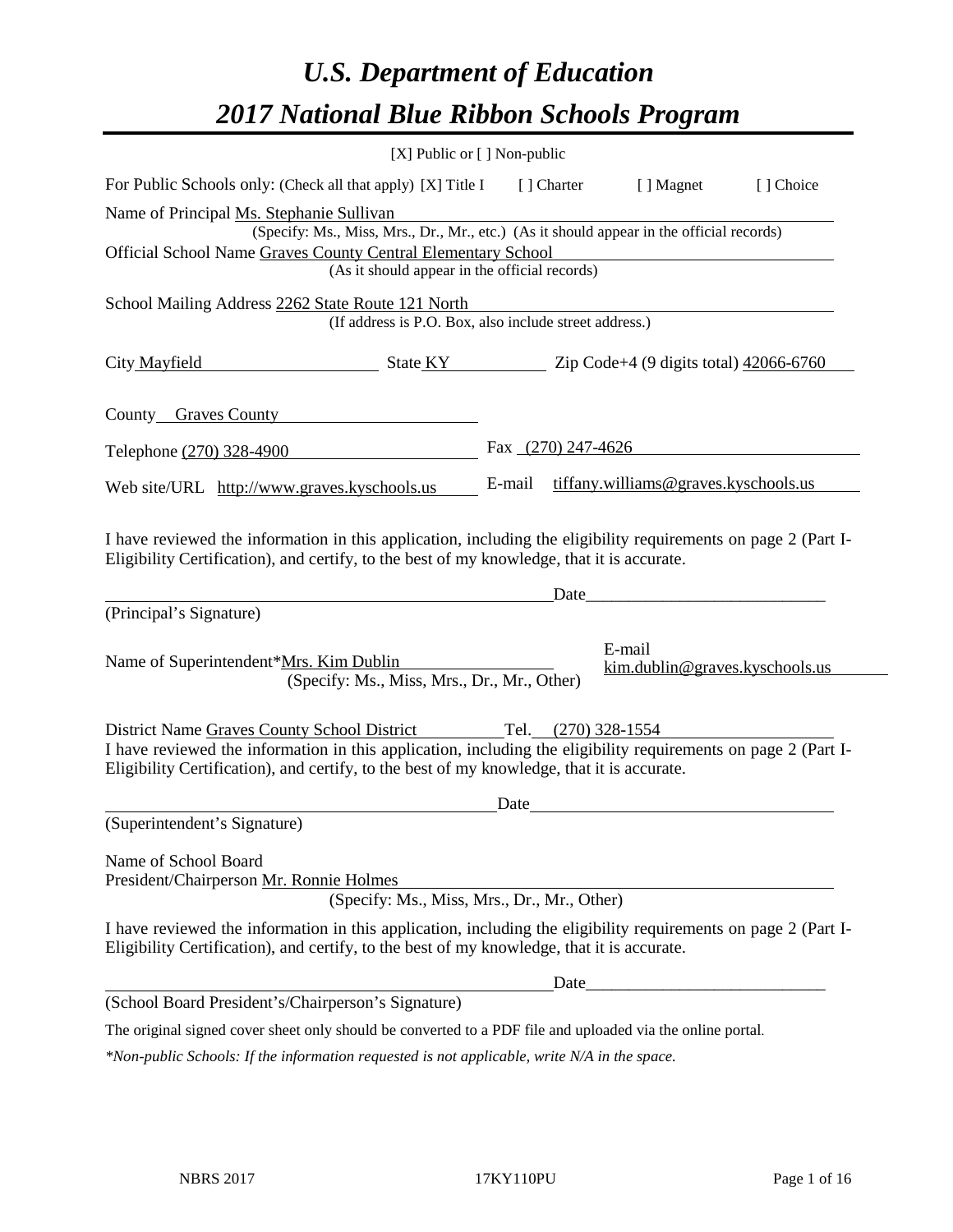The signatures on the first page of this application (cover page) certify that each of the statements below, concerning the school's eligibility and compliance with U.S. Department of Education and National Blue Ribbon Schools requirements, are true and correct.

- 1. The school configuration includes one or more of grades K-12. (Schools on the same campus with one principal, even a K-12 school, must apply as an entire school.)
- 2. All nominated public schools must meet the state's performance targets in reading (or English language arts) and mathematics and other academic indicators (i.e., attendance rate and graduation rate), for the all students group and all subgroups, including having participation rates of at least 95 percent using the most recent accountability results available for nomination.
- 3. To meet final eligibility, all nominated public schools must be certified by states prior to September 2017 in order to meet all eligibility requirements. Any status appeals must be resolved at least two weeks before the awards ceremony for the school to receive the award.
- 4. If the school includes grades 7 or higher, the school must have foreign language as a part of its curriculum.
- 5. The school has been in existence for five full years, that is, from at least September 2011 and each tested grade must have been part of the school for the past three years.
- 6. The nominated school has not received the National Blue Ribbon Schools award in the past five years: 2012, 2013, 2014, 2015, or 2016.
- 7. The nominated school has no history of testing irregularities, nor have charges of irregularities been brought against the school at the time of nomination. The U.S. Department of Education reserves the right to disqualify a school's application and/or rescind a school's award if irregularities are later discovered and proven by the state.
- 8. The nominated school has not been identified by the state as "persistently dangerous" within the last two years.
- 9. The nominated school or district is not refusing Office of Civil Rights (OCR) access to information necessary to investigate a civil rights complaint or to conduct a district-wide compliance review.
- 10. The OCR has not issued a violation letter of findings to the school district concluding that the nominated school or the district as a whole has violated one or more of the civil rights statutes. A violation letter of findings will not be considered outstanding if OCR has accepted a corrective action plan from the district to remedy the violation.
- 11. The U.S. Department of Justice does not have a pending suit alleging that the nominated school or the school district as a whole has violated one or more of the civil rights statutes or the Constitution's equal protection clause.
- 12. There are no findings of violations of the Individuals with Disabilities Education Act in a U.S. Department of Education monitoring report that apply to the school or school district in question; or if there are such findings, the state or district has corrected, or agreed to correct, the findings.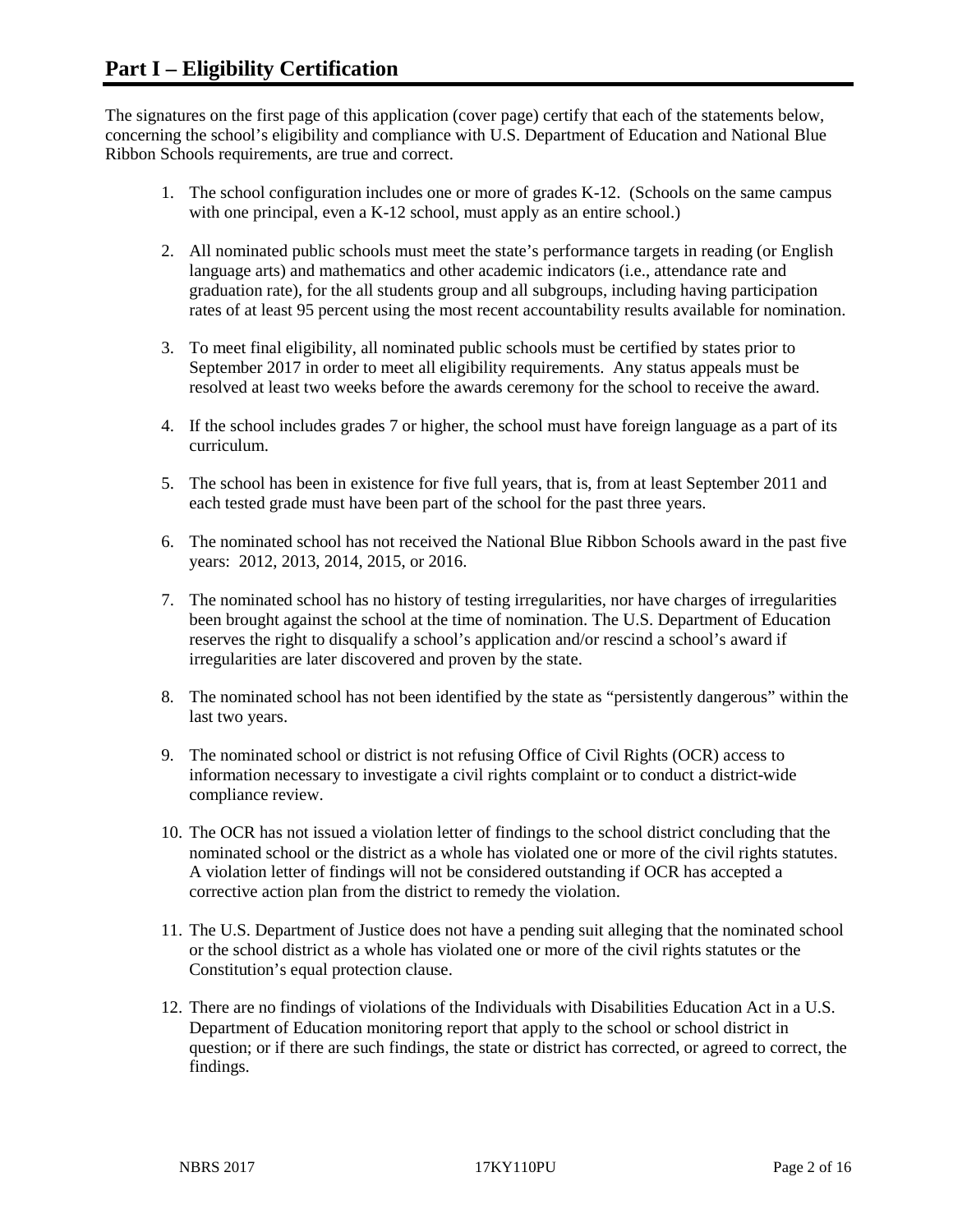### **Data should be provided for the most recent school year (2016-2017) unless otherwise stated.**

## **DISTRICT**

1. Number of schools in the district  $\overline{7}$  Elementary schools (includes K-8) (per district designation): 1 Middle/Junior high schools 1 High schools 0 K-12 schools

#### 9 TOTAL

**SCHOOL** (To be completed by all schools)

- 2. Category that best describes the area where the school is located:
	- [] Urban or large central city [ ] Suburban with characteristics typical of an urban area [ ] Suburban [ ] Small city or town in a rural area [X] Rural
- 3. Number of students as of October 1, 2016 enrolled at each grade level or its equivalent in applying school:

| Grade                           | # of         | # of Females | <b>Grade Total</b> |
|---------------------------------|--------------|--------------|--------------------|
|                                 | <b>Males</b> |              |                    |
| <b>PreK</b>                     | 34           | 30           | 64                 |
| $\mathbf K$                     | 31           | 28           | 59                 |
| $\mathbf{1}$                    | 27           | 41           | 68                 |
| $\overline{2}$                  | 36           | 36           | 72                 |
| 3                               | 30           | 31           | 61                 |
| 4                               | 43           | 35           | 78                 |
| 5                               | 31           | 21           | 52                 |
| 6                               | 23           | 26           | 49                 |
| 7                               | 0            | $\theta$     | 0                  |
| 8                               | 0            | $\theta$     | 0                  |
| 9                               | 0            | 0            | 0                  |
| 10                              | 0            | 0            | 0                  |
| 11                              | 0            | 0            | 0                  |
| 12 or higher                    | 0            | 0            | 0                  |
| <b>Total</b><br><b>Students</b> | 255          | 248          | 503                |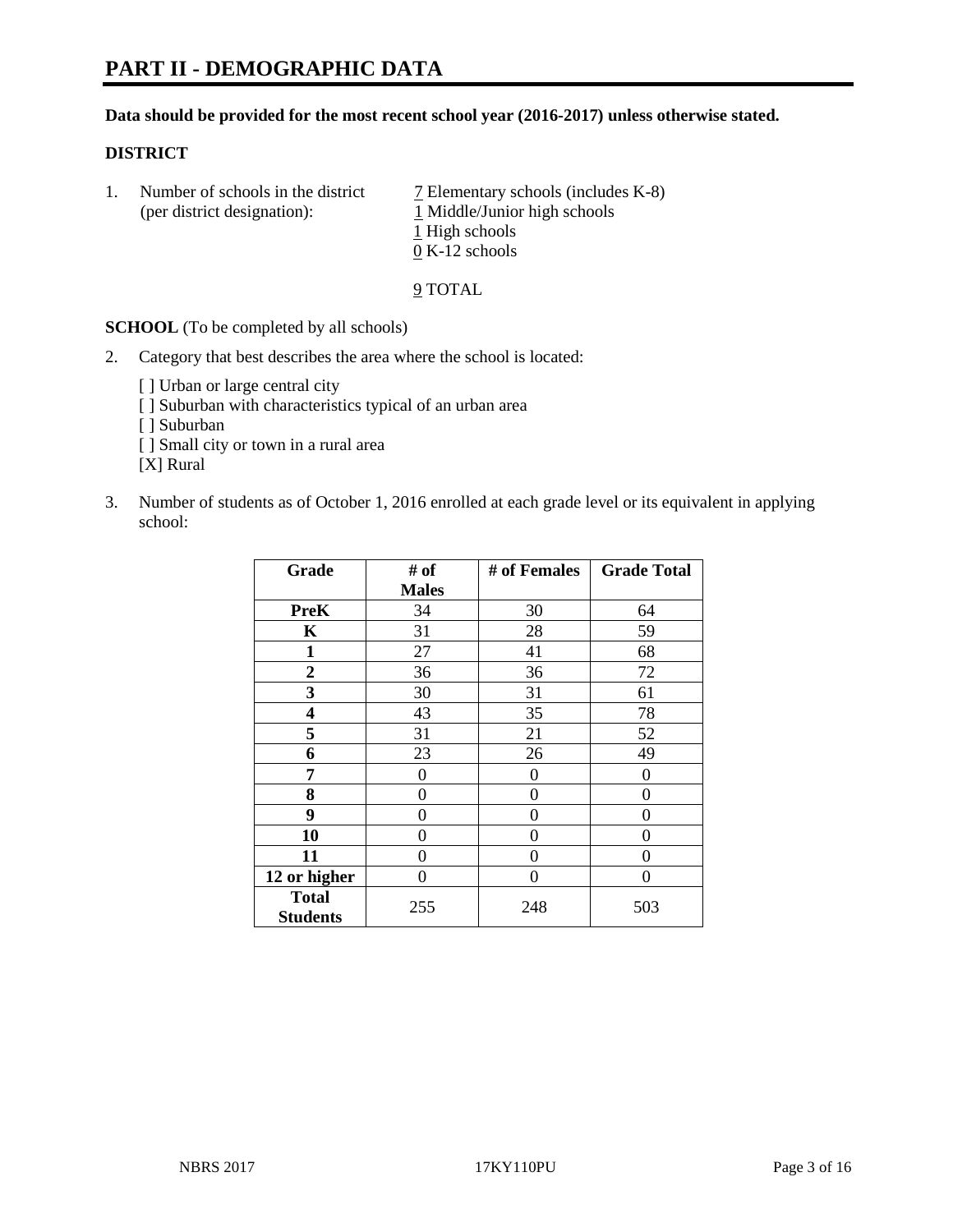4. Racial/ethnic composition of  $\qquad \qquad \underline{0}$  % American Indian or Alaska Native the school: 1 % Asian

 % Black or African American % Hispanic or Latino % Native Hawaiian or Other Pacific Islander 83 % White % Two or more races **100 % Total**

(Only these seven standard categories should be used to report the racial/ethnic composition of your school. The Final Guidance on Maintaining, Collecting, and Reporting Racial and Ethnic Data to the U.S. Department of Education published in the October 19, 2007 *Federal Register* provides definitions for each of the seven categories.)

5. Student turnover, or mobility rate, during the 2015 – 2016 school year: 23%

This rate should be calculated using the grid below. The answer to (6) is the mobility rate.

| <b>Steps For Determining Mobility Rate</b>         | Answer |  |
|----------------------------------------------------|--------|--|
| (1) Number of students who transferred to          |        |  |
| the school after October 1, 2015 until the         | 41     |  |
| end of the 2015-2016 school year                   |        |  |
| (2) Number of students who transferred             |        |  |
| <i>from</i> the school after October 1, 2015 until | 64     |  |
| the end of the 2015-2016 school year               |        |  |
| (3) Total of all transferred students [sum of      | 105    |  |
| rows $(1)$ and $(2)$ ]                             |        |  |
| (4) Total number of students in the school as      | 449    |  |
| of October 1, 2015                                 |        |  |
| (5) Total transferred students in row (3)          |        |  |
| divided by total students in row (4)               | 0.234  |  |
| $(6)$ Amount in row $(5)$ multiplied by 100        | 23     |  |

6. English Language Learners (ELL) in the school: 7 %

30 Total number ELL

Specify each non-English language represented in the school (separate languages by commas): Spanish, Gujarati, Slovenian

- 7. Students eligible for free/reduced-priced meals: 89 % Total number students who qualify: 447
- 8. Students receiving special education services: 15 %

74 Total number of students served

Indicate below the number of students with disabilities according to conditions designated in the Individuals with Disabilities Education Act. Do not add additional conditions. It is possible that students may be classified in more than one condition.

| 6 Autism                | $\underline{0}$ Orthopedic Impairment   |
|-------------------------|-----------------------------------------|
| 0 Deafness              | 1 Other Health Impaired                 |
| 0 Deaf-Blindness        | 6 Specific Learning Disability          |
| 1 Emotional Disturbance | 38 Speech or Language Impairment        |
| 0 Hearing Impairment    | 0 Traumatic Brain Injury                |
| 3 Mental Retardation    | 2 Visual Impairment Including Blindness |
| 1 Multiple Disabilities | 16 Developmentally Delayed              |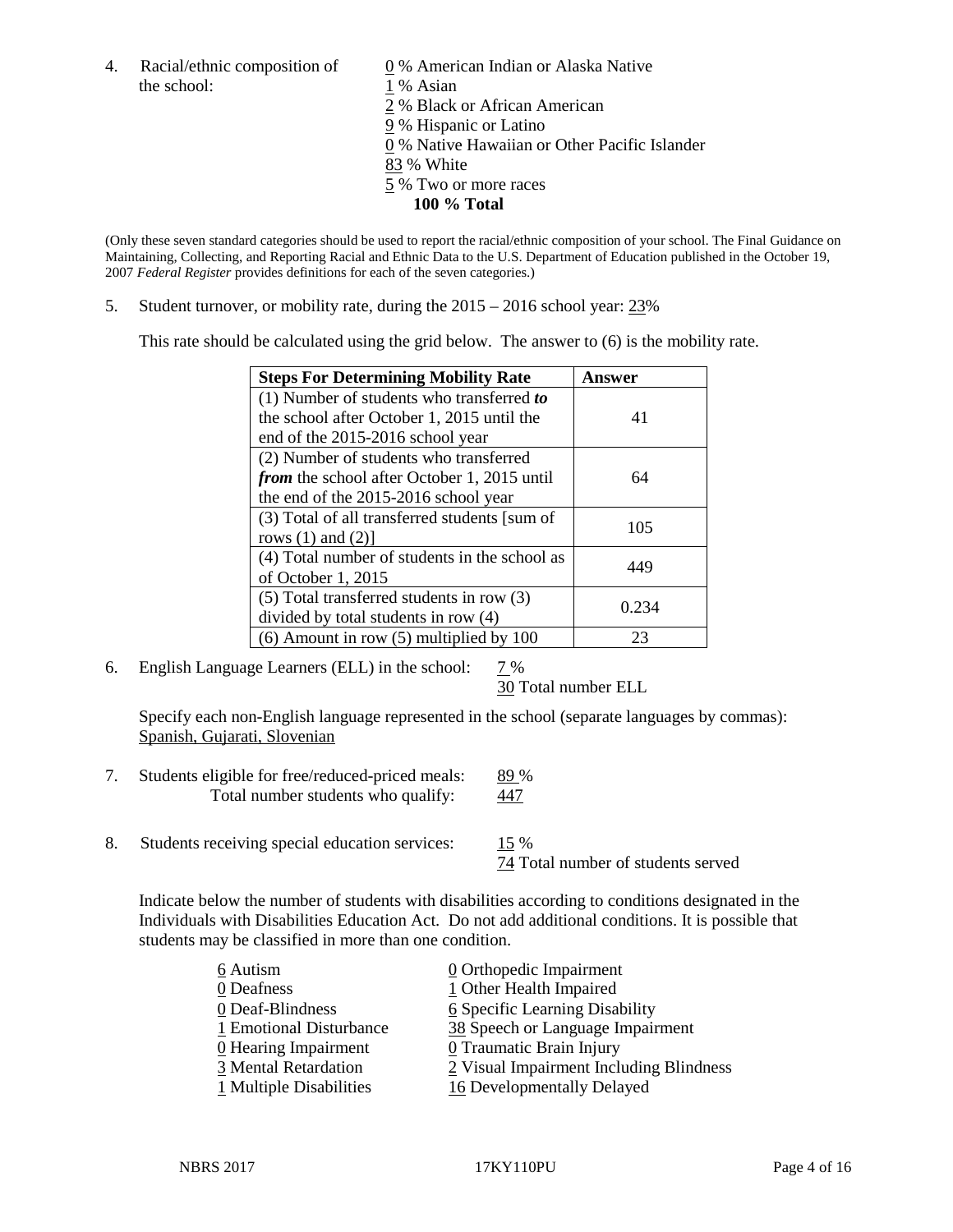- 9. Number of years the principal has been in her/his position at this school: 13
- 10. Use Full-Time Equivalents (FTEs), rounded to nearest whole numeral, to indicate the number of school staff in each of the categories below:

|                                        | <b>Number of Staff</b> |
|----------------------------------------|------------------------|
| Administrators                         |                        |
| Classroom teachers including those     |                        |
| teaching high school specialty         | 24                     |
| subjects                               |                        |
| Resource teachers/specialists/coaches  |                        |
| e.g., reading, math, science, special  | 9                      |
| education, enrichment, technology,     |                        |
| art, music, physical education, etc.   |                        |
| Paraprofessionals under the            |                        |
| supervision of a licensed professional | 18                     |
| supporting single, group, or classroom |                        |
| students.                              |                        |
| Student support personnel              |                        |
| e.g., guidance counselors, behavior    |                        |
| interventionists, mental/physical      |                        |
| health service providers,              | $\Delta$               |
| psychologists, family engagement       |                        |
| liaisons, career/college attainment    |                        |
| coaches, etc.                          |                        |

- 11. Average student-classroom teacher ratio, that is, the number of students in the school divided by the FTE of classroom teachers, e.g.,  $22:1$  21:1
- 12. Show daily student attendance rates. Only high schools need to supply yearly graduation rates.

| <b>Required Information</b> | 2015-2016 | 2014-2015 | 2013-2014 | 2012-2013 |     |
|-----------------------------|-----------|-----------|-----------|-----------|-----|
| Daily student attendance    | 96%       | 96%       | 97%       | ን7%       | 97% |
| High school graduation rate | 0%        | 0%        | 0%        | 9%        | 0%  |

#### 13. **For high schools only, that is, schools ending in grade 12 or higher.**

Show percentages to indicate the post-secondary status of students who graduated in Spring 2016.

| <b>Post-Secondary Status</b>                  |    |
|-----------------------------------------------|----|
| Graduating class size                         |    |
| Enrolled in a 4-year college or university    | 0% |
| Enrolled in a community college               | 0% |
| Enrolled in career/technical training program | 0% |
| Found employment                              | 0% |
| Joined the military or other public service   | 0% |
| Other                                         | ገ‰ |

14. Indicate whether your school has previously received a National Blue Ribbon Schools award.  $Yes$  No  $X$ 

If yes, select the year in which your school received the award.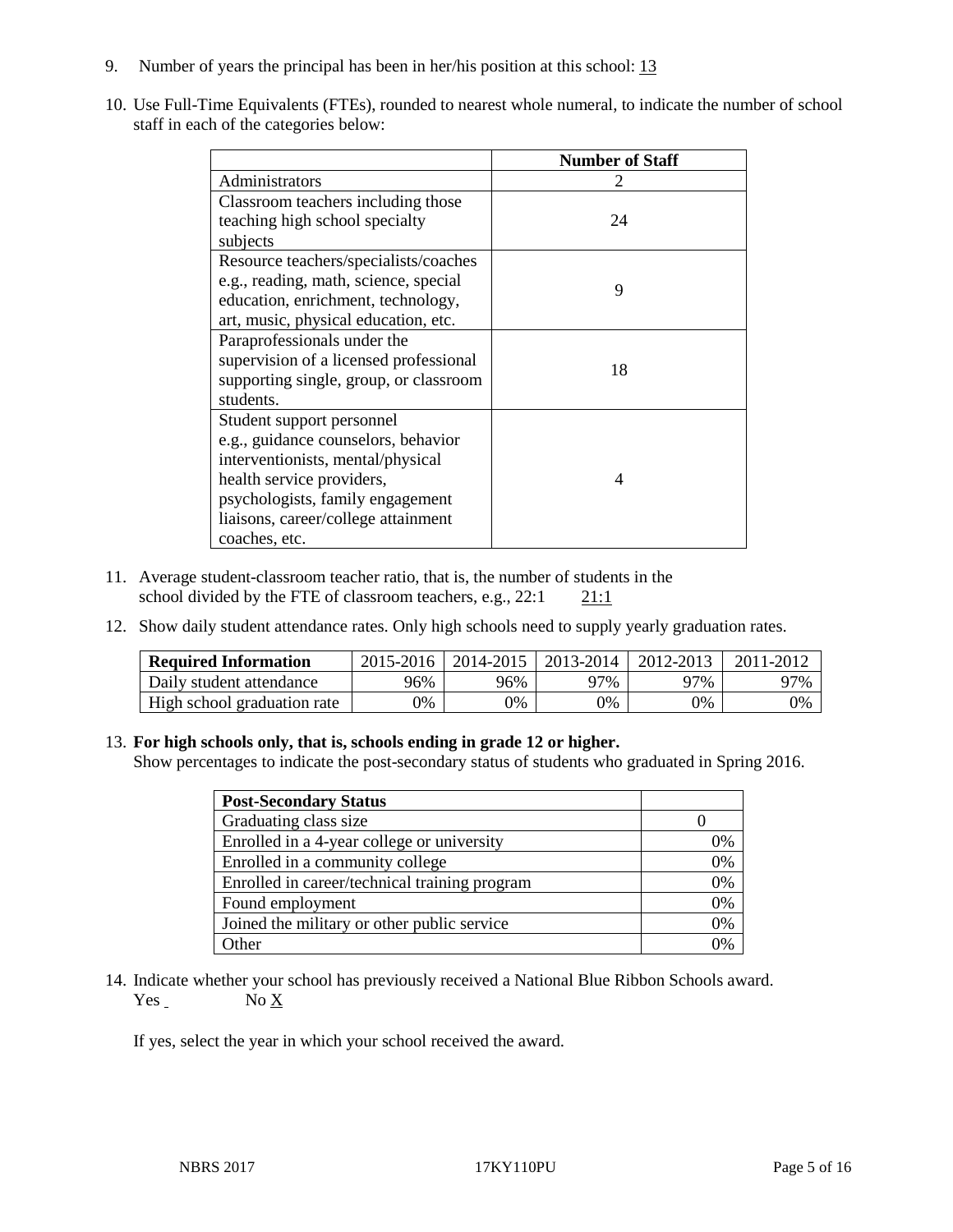15. In a couple of sentences, provide the school's mission or vision statement.

The district's mission statement is "Striving for Excellence; No Exemptions, No excuses." Additionally, the school adopted the following mission statement: We will provide students with a rigorous, comprehensive core curriculum with extended opportunities for students to engage in the arts and enriching activities. We will develop positive relationships with the students, families, and community to help students reach their highest potential. We will teach life skills and character education and instill high expectations to prepare students to be college and career ready and contributing member of the community.

16. **For public schools only**, if the school is a magnet, charter, or choice school, explain how students are chosen to attend.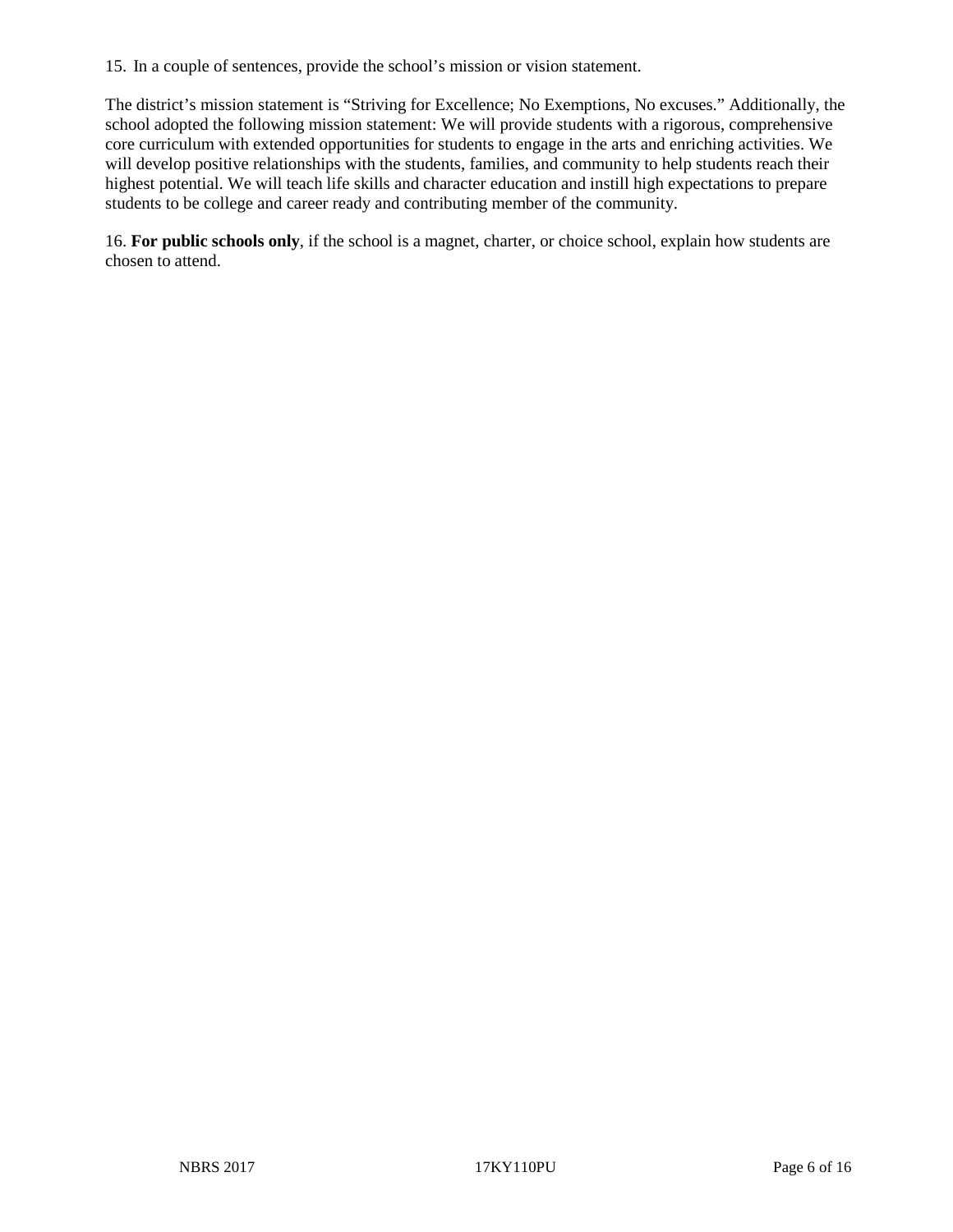# **PART III – SUMMARY**

Graves County Central Elementary School is located in the heart of rural, far western Kentucky and serves a diverse population of approximately 500 students enrolled in preschool through grade 6. The home of the Knights opened in 2004 and is one of seven elementary schools in the district. Our mission statement, "Striving for Excellence: No Exceptions, No Excuses", emphasizes educating all children to their greatest potential. Students experience positive and encouraging relationships, while excelling in the rigorous academic atmosphere our dedicated staff provides. In our quest for excellence, we are proud that we have attained academic success by earning the designation of a "School of Distinction" for the past three years. We continually seek ways to enhance student learning, and confidently look forward to even greater achievements of our Central Knights!

Our goal is to instill the belief that "All students can learn and rise to our expectations". The school is composed of 15% minority population, 89% eligible for free/reduced price lunches, and 15% eligible for special education services. One particular barrier to learning is the high mobility rate of 23%, which creates a constant struggle to lead all students to perform at benchmark levels considering so many new students enroll throughout the year. To overcome this challenge, we monitor student progress on a weekly basis and provide supports through Response to Intervention (RTI), such as the Read to Achieve and Math Achievement Fund, to assist the students in the primary grades who struggle most. Meanwhile, we accelerate learning for those who have mastered standards through an enriched curriculum by increasing exposure to content appropriate to their individual performance levels. We make numerous resources available to support student learning and to assist families, including Title I, Head Start, English as a Second Language, Extended School Services, AmeriCorp, Read to Achieve, Math Achievement Fund, and Family Resource.

The school established a unique program, KinderQuest, designed for students who are kindergarten age, but are identified by their preschool teacher as needing additional supports for a strong academic foundation before entering kindergarten. This program began eight years ago and emphasizes prevention, rather than retention. In the first nine weeks of school, we identify students enrolled in kindergarten who struggle to meet standards and refer them to the program. Additionally, many parents opt for this program if their child has a late birthday and they believe their child would benefit from gaining a year of maturity before entering kindergarten. All students in this program advance to kindergarten the following year. By emphasizing prevention over retention, we eliminate the stigma of holding a child back for a year.

Beyond the academic life of a child, Central instills high expectations for student behavior and the standards to live by as a knight. Each morning, the school puts on the "ARMOR" of a knight emphasizing Attitude, Responsibility, Manners, Order, and Respect. This Positive Behavior Instructional System (PBIS) is at work throughout the day as we reward Armor Up tickets to students for outstanding behavior. Monthly assemblies, led by our 6th grade gifted and talented "Loyal Leaders", are a great way we recognize students' successes, academically and behaviorally. Recognitions include Armor Up behavior, Students of the Month, Shining Shields for Accelerated Reader goals, and other special accomplishments each month. Our Parent Teacher Organization (PTO) supports the academic growth of our students by recognizing the top reading and math students, according to STAR assessments, and presents each recognized child a medallion. The culminating awards program for our school is the STARry Knight Awards Program, where students in grades K-6 receive a certificate for top-rated academic performance, Accelerated Reader points, and growth.

Central Elementary encourages student engagement through programs such as drama, chess, sign language, 4-H, and multiple athletic teams. Drama Club has been a springboard to performing arts in high school for numerous Central students. The Drama Club showcases a musical production each year, in which students perform on the performing arts center's stage, located at the district's high school. Students are encouraged to participate in the orchestral strings or band programs, as well as the school's annual talent show. The arts are a focus at Central, and we invite families to participate in the arts with their children on a special evening - Family Fun Fine Arts Night.

In addition to the multitude of opportunities for student engagement in the school, we also offer many ways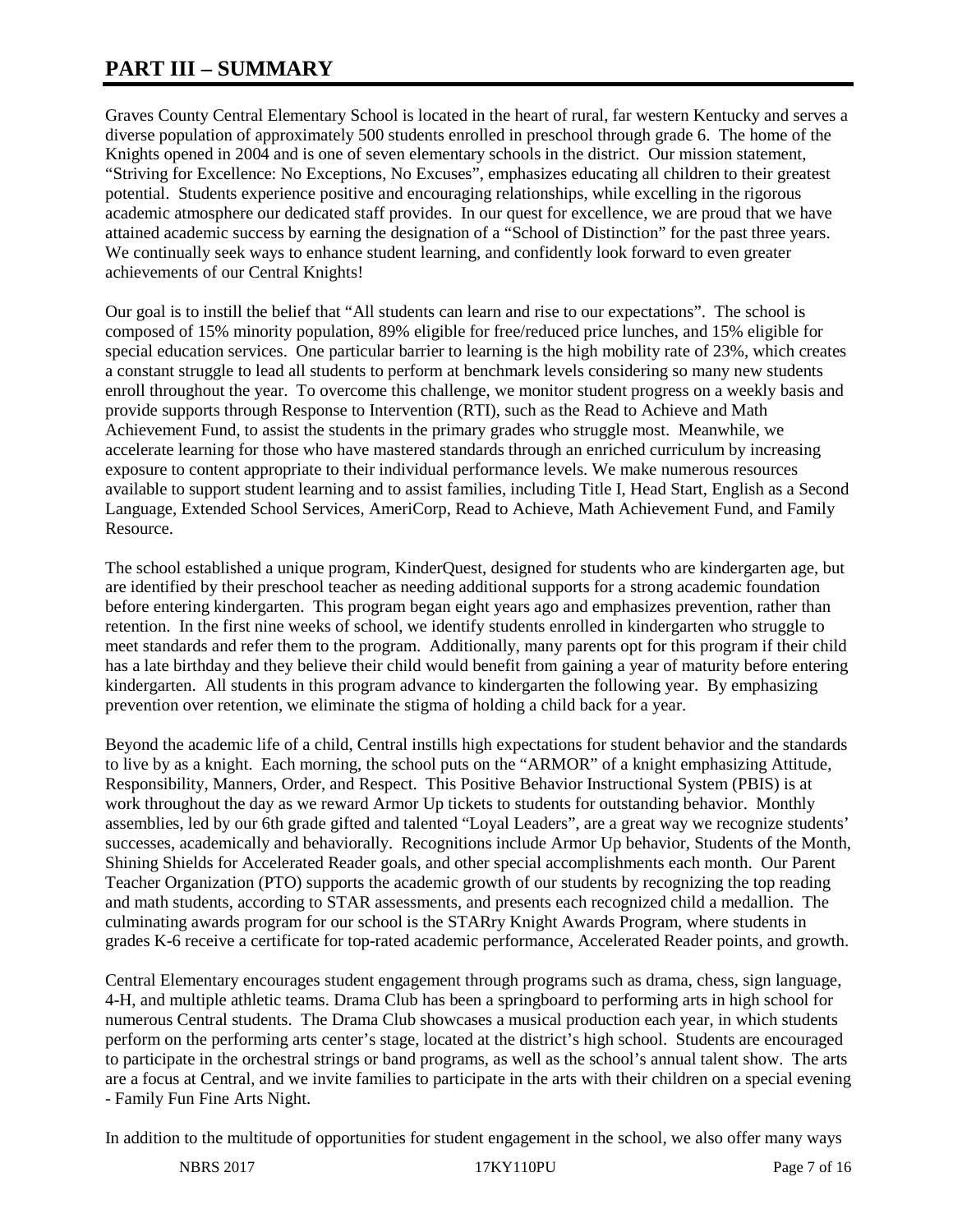to build overall pride in being a knight. These occasions include the first grade Fairy Tale Ball, where every girl and boy dress like a princess/prince, while being announced like royalty before singing and ballroom dancing. Another special tradition is that each kindergarten child sings The World's Greatest, and then as a 6th grade student, the same song is sung at the Knight to Remember banquet. When students leave our school, we hope they leave equipped with knowledge to achieve continued academic success, courage to fulfill their dreams, and the heart of a Knight.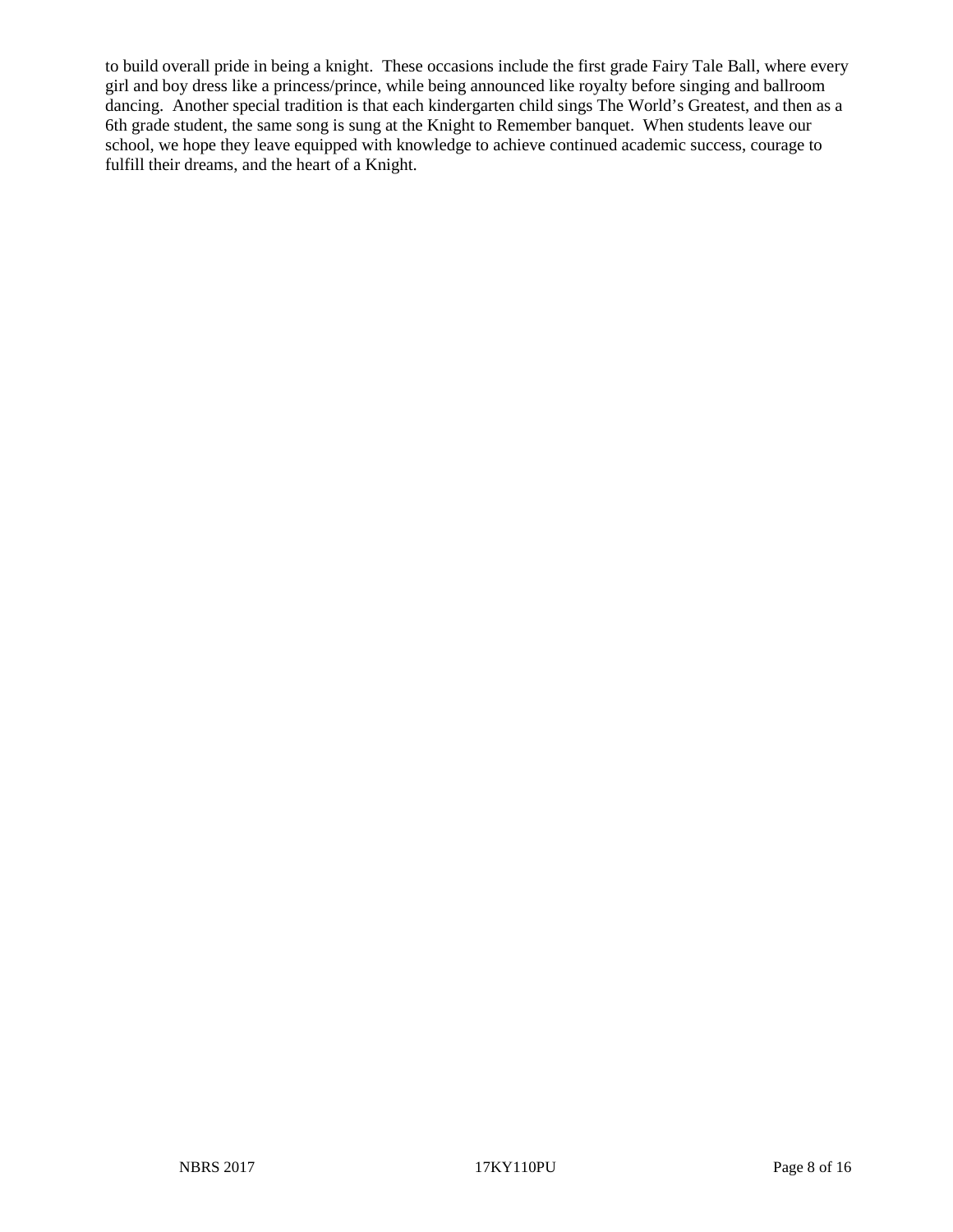# **1. Core Curriculum:**

Central Elementary's core curriculum utilizes Common Core standards for English Language Arts, Math, Science, and Social Studies. Teachers formatively assess and adjust instruction to students' needs. They daily align reading and math labs to each student's learning level.

English Language Arts standards include phonics, word recognition, fluency, literature, structure, integration of knowledge and ideas, key ideas and details, and comprehending reading and text complexity. Numerous resources ease implementing the five reading components and teaching comprehension using the basal reading series "Journeys." Teachers utilize Think Central to engage students in comprehension. Besides weekly stories and connection text, leveled readers allow teachers to monitor and reteach comprehension at each student's reading ability. The Accelerated Reader program supplements comprehension and encourages daily reading at the student's Zone of Proximal Development. We emphasize new vocabulary words included in weekly stories, create high frequency word walls, and use computer programs such as A-Z's Reading Headsprout, Reading Eggs, MobyMax Vocabulary, and Flocabulary. Phonics instruction focuses on letters and sounds, moves to formation of words and culminates with dictation of words in sentences. This multisensory approach uses sand, shaving cream, screens, crayons, mystery boxes, and literacy text connection. The Heggerty instructional manual helps to envelop our students in phonemic awareness. Writing is taught through the Journey series with each grade level covering three to four writing styles. Student respond to the variety of text used throughout the grade levels. Strategies to teach capitalization, organization, punctuation, and spelling encourage students to self-check and peer-edit writings. Additional resources include the Read-to-Achieve grant and AmeriCorp via research-based programs such as Reading Recovery and Sound Partners.

Math curriculum standards relate to operations and algebraic thinking, number and operations in base ten, operations with multi-digit whole numbers and decimals, number operations including fractions, measurement and data, geometry, ratios and proportional relationships, expressions and equations, and statistics and probability. The Math in Focus Singapore series emphasizes its three-step learning process: concrete, pictorial, and abstract. Renaissance Learning's online Accelerated Math programs reinforce core concepts and provide differentiated instruction to each student's learning level. Other instructional resources include Calendar Math, SuperSpeed Math fact fluency practice, and Simple Solutions, which regularly provide spiral review.

Science teaching standards include physical, life, earth and space, engineering, technology, and applications. Teachers prepare learning experiences intentionally to sharpen STEM skills. Through project-based learning and scenarios written by Kentucky science teachers (Through Course Tasks), students engage in real-life assignments incorporating cross-curriculum content, especially mathematics and language arts. In making lesson decisions, educators consider both in-school and community resources. This agricultural region offers experts to enhance instruction through Provider Pals, Fish & Wildlife, the Mobile Ag Bus, etc. Field trips offer students hands-on science context at the Memphis Zoo, River Discovery, Wickliffe Mounds, Mammoth Cave, LBL, Reelfoot Lake, Discovery Park, etc. Central Elementary's campus features outdoor learning stations, including a fishpond, weather station, garden, and composting area to experience science. Each is student-centered and focused intentionally to increase students' understanding level of the Next Generation Science Standards and life beyond the school walls.

Social studies standards include government and civics, cultures and societies, economics, geography, and historic perspective. The curriculum uses multiple strategies to engage students actively. Research shows strategies like personal relevance, real-life application, mental models, and technology link to all learning styles. These strategies form the foundation of daily instruction. Even though the curriculum is more broad and complex than ever, students can master new, abstract concepts easily through videos, news articles, movie trailers, and field trips to make relevant, real life connections. Civic learning occurs through Friday community presentations. Students support philanthropic organizations through the Jump Rope for Heart, St. Jude's Hospital, canned-food and coat drives and the American Cancer Society.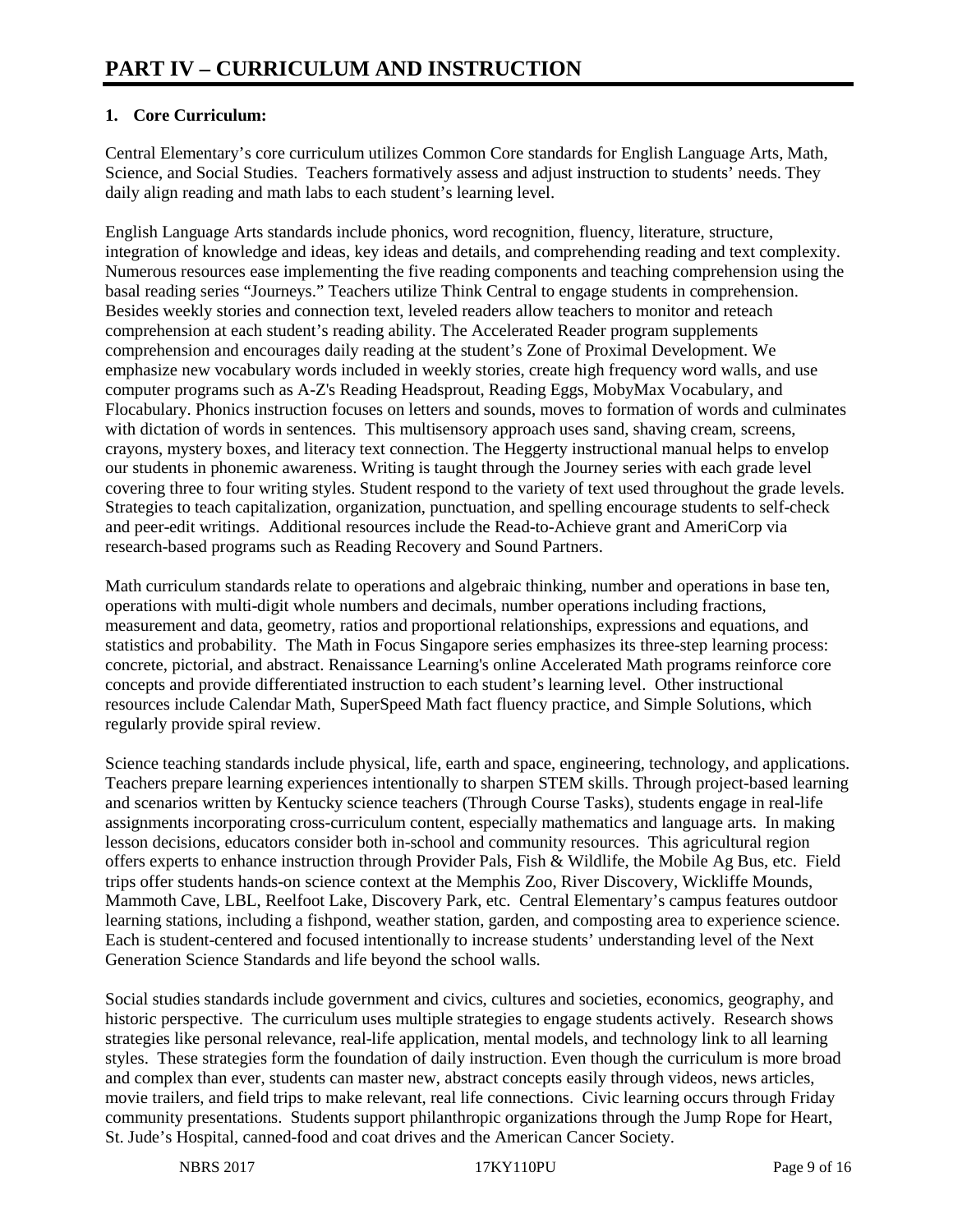Teachers foster student engagement through Kagan strategies and Whole Brain teaching techniques at each grade level. Students encounter strong core curriculum and tier instruction for remediation and acceleration. Grades K and 1 are self-contained classrooms. Central departmentalizes grades 2 through 6. In addition to core curriculum, students participate in arts and physical education twice weekly and in computers and world language once weekly.

Administering the Brigance determines students' school readiness. Preschool and kindergarten teachers collaboratively to ensure a smooth transition. Teachers welcome incoming kindergarteners and their families for school tours. The transitional KinderQuest helps students whose parents want the benefit of an additional year of instruction before entering kindergarten.

The Head Start preschool program for three- and/or four-year-old students is within the elementary school setting, which allows for collaboration between the preschool teachers and kindergarten teachers. Central's Preschool focuses on school readiness, through multi-sensory learning, authentic play opportunities, and strategic large and small group instruction. The curriculum aligns with the Kentucky Early Childhood Standards, Teaching Strategies Gold and the Head Start Performance Standards. The following programs are utilized to meet standards with fidelity: Handwriting Without Tears, Visual Phonics, STEP phonics system, Second Steps social skills curriculum and Every Day Counts Calendar Math. Student evaluations incorporate the Teaching Strategies Gold and the STAR Early Literacy assessment. The school also houses the district's Head Start office and the district's only infant/toddler program, allowing student access to learning at the earliest age possible to make the greatest impact.

# **2. Other Curriculum Areas:**

The arts is a field of endeavor and discovery in which Central Elementary encourages students to participate. The school provides exposure for all students to fine arts content, including visual art, music, drama, and dance, at least twice per week during specials. Many students take advantage of the in-school band and strings program. Additionally, the Drama Players club features two programs: one for grades 3 and 4 and another for grades 5 and 6. Participating students rehearse one to two times per week throughout the school year, to prepare for their culminating performance at the district-wide performing arts center, housed at the consolidated high school. That experience constitutes an excellent opportunity for students to develop and showcase their talent, building self-confidence in the process.

The fine arts teacher uses Silver Burdett "Making Music," and incorporates resources gained through professional development such as Candy Bar Rhythms, Poison Rhythms, and Body Percussion Patterns for teaching music. Visual arts utilizes "Art Everywhere", as well as teacher-developed units incorporating all the elements and principles of art. Drama instruction involves resources such as Reading A-Z, PBS Learning Media/KET Tool Kits, and YouTube. Students engage in self-assessments and peer assessments to critique their work through student-designed rubrics to improve upon products and performances. The arts teacher leads the Fine Arts Committee and effectively engages the community to encourage student participation in the Ice House, Gourd Festival, and other local events. She continues to seek learning opportunities for herself, and has recently earned her National Board for Professional Teaching Standards certification in Early and Middle Childhood Art.

Students participate in physical education/health/nutrition a minimum of twice per week. The physical education instruction, based on both the Sports, Play, and Active Recreation for Kids (SPARK) and the Online Physical Education Network (OPEN) curriculum, aligns to the National Association of Sport and Physical Education (NASPE) standards for physical education. The standards are critical to the development and maintenance of good health, with the goal to develop physically educated individuals who have the knowledge, skills, and confidence to enjoy a lifetime of healthful physical activity. Strong community commitment allows for extended health education and opportunities provided by the Health Department and Baptist Health, who also serve on the school's Wellness Committee. The physical education teacher, certified in health and physical education, leads the committee. Beyond the regular classroom, students earn recognition for participating in additional physical education challenges on the Project Fit America equipment. During recess, students work to complete various levels of fitness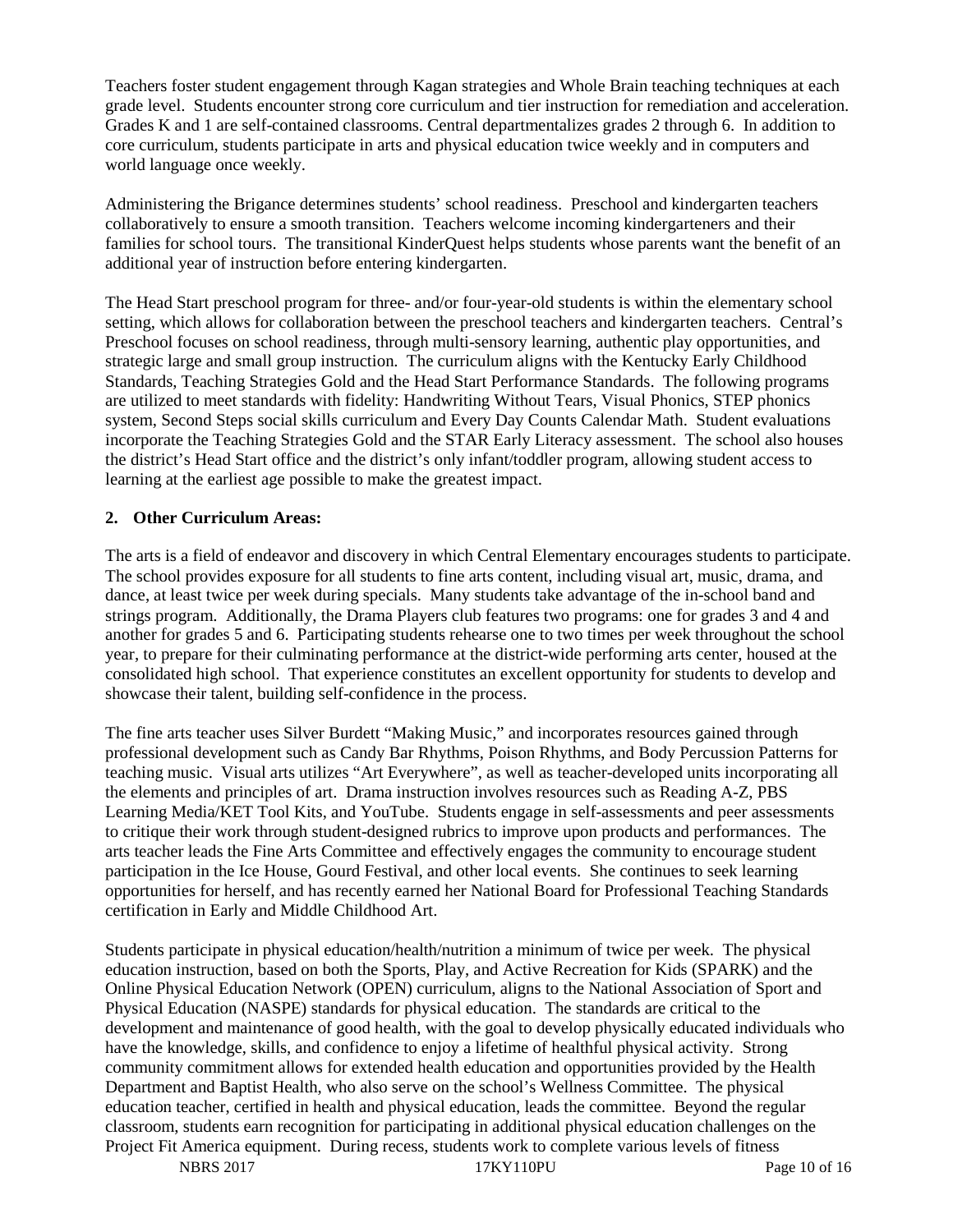achievement on the equipment and earn certificates during our monthly assemblies.

Central's Family Fun Fine Arts and Family Fun Fitness events provide excellent opportunities to promote family involvement in both endeavors. This event encourages parents to enjoy a night of active participation with their child in physical challenges. The community at large participates by setting up various tables for a health fair as well as stations engaging students in dance, music, and visual arts. Established committees focusing on the arts and physical education meet throughout the school year to evaluate the current program in order to make improvements each year. These committees involve grade level representation, administration and community members. The school promotes this outreach into the community through collaboration with local events and publication through the school's weekly newsletters.

The school also focuses on world languages and global competencies. Central leadership established a committee to determine the most effective means of instruction for all the school's students. Each week, students actively participate in learning world languages, utilizing resources from the Española Para Ti curriculum and other globally focused resources from the internet. A teacher who is a native of Trinidad and two faculty members whose native language is Spanish share their linguistic knowledge, skills, and personal experiences through regularly scheduled instruction. The school continues to expand on this program in the following year, to ensure students are progressing toward proficiency in this area.

During weekly computer instruction, students benefit from new technological tools and techniques. Each grade level follows a technology checklist to monitor the progress of students toward mastery of these standards. Resources used include Microsoft Word, PowerPoint, Type to Learn 4, Dance Mat Typing, Prezi, and numerous education sites and embedded technology within the regular classroom. Beyond the regular computer classroom, students may participate in the school's Student Technology Leadership Program (STLP).

#### **3. Instructional Methods, Interventions, and Assessments:**

Central Elementary is comprised of students enrolled in preschool through grade 6, including the district's Head Start infant/toddler program. With these programs within our school, collaboration and a seamless transition from one level of instruction to the next occurs. The preschool program uses multi-sensory learning through authentic play. Anecdotal records, Teaching Strategies Gold and the STAR Early Literacy assessment help assess a child's progress towards Kentucky Early Childhood Standards, Teaching Strategies Gold and the Head Start Performance Standards. Resources used to instruct students include Handwriting Without Tears, Visual Phonics, STEP phonics system, Second Steps social skills curriculum and Every Day Counts Calendar Math.

In grades K through 6, students receive core instruction in reading/language arts, math, science, and social studies, plus additional intervention/enrichment during daily small group instruction based on STAR reading and math results. In addition to highly qualified grade-level teachers, small group instruction is enhanced by instructional assistants, AmeriCorps volunteers, Title I instructors, and many practicum students and student teachers who participate through the Murray State University partnership with Central. Students receive weekly instruction in technology skills, fine arts, world language and physical education. Student engagement is encouraged in all classes through strategies such as KAGAN and whole-brain teaching. Kindergarten and first grade classes are self-contained, while grades 2 through 6 are departmentalized. Each grade level teaches Common Core standards and utilizes standards mastery grading through Mastery Connect.

During core instruction, students in kindergarten and first grade receive multi-sensory instruction to develop a strong foundation for reading, based on phonics and phonemic skills. Additionally, the school strongly emphasizes all five areas of reading, with differentiated instruction based on various assessments such as Phonological Awareness Skills Test (PAST), STAR, DIBELS, and a phonics screener. These assessments inform teachers of the learning level for which each individual child is ready. Read to Achieve provides research-based instruction to the most struggling first grade students, as well as Comprehensive Intervention Model (CIM) instruction during small group learning for grades 1-3.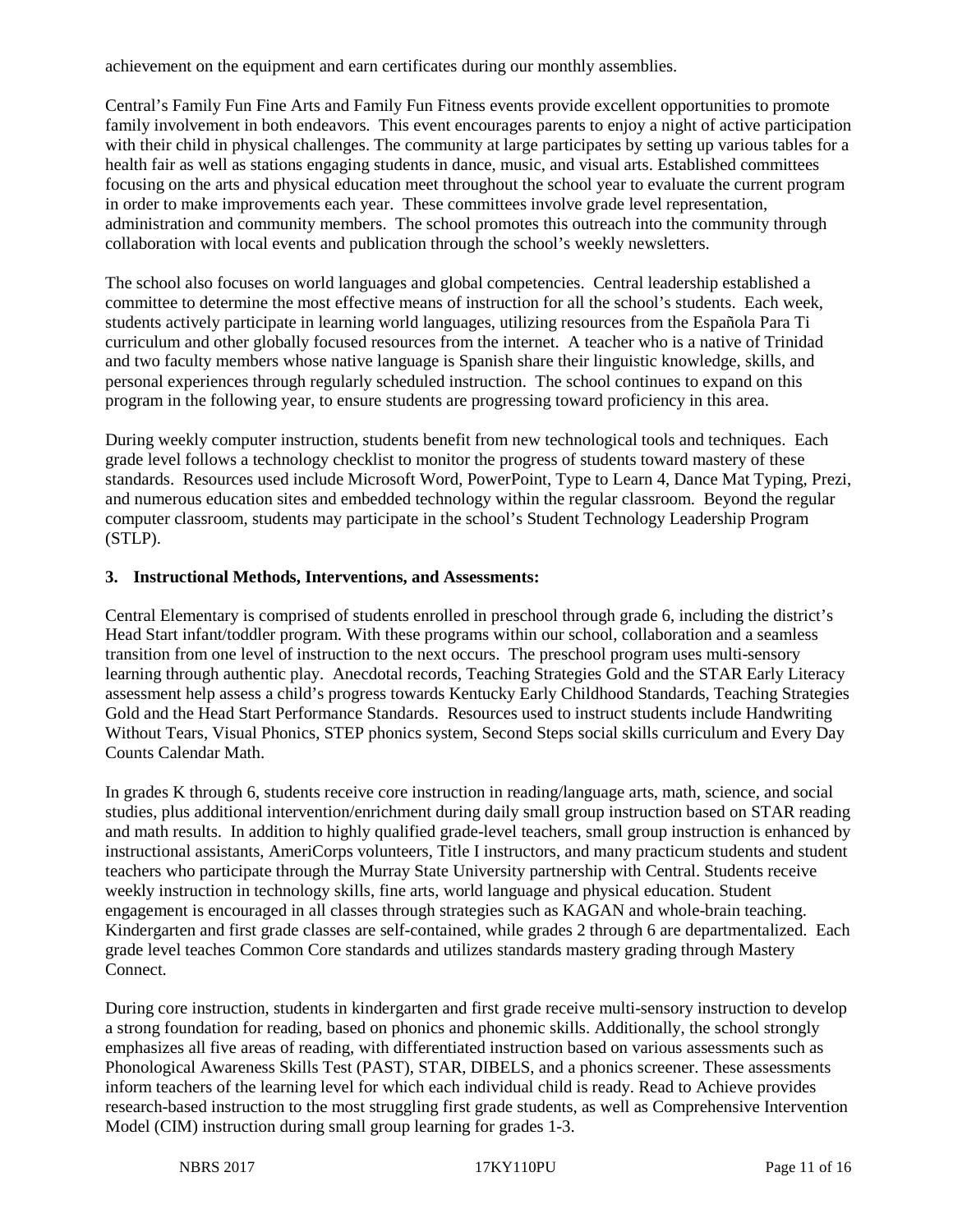The Accelerated Reader (AR) program supplements instruction by encouraging all students to practice reading comprehension on a regular basis. Students reach goals for point accumulation, reading within their zone of proximal development, and comprehension percentages. Students are encouraged to read beyond their pre-determined goals through the "Shining Shields" program and earn recognition for reaching 25 point increments at monthly assemblies. This program has increased the time students spend reading as well as increasing comprehension skills and expanding vocabulary. The Parent Teacher Organization (PTO) supports this program, providing 9-week goal incentives and a culminating AR Celebration. Other technological resources that enhance instruction include Flocabulary, Prodigy, Mystery Science, and Brain Pop, to name a few. The library is open thirty minutes before school begins to allow students access to reading resources and instructional programs that promote the acquisition of math skills.

STAR math and classroom assessments emphasize and monitor early numeracy. The Math Intervention Teacher assists struggling students in the primary grades. Accelerated Math in all grades ensures that we challenge students to learn content not yet mastered. Learning Progressions through STAR inform teachers of the content each child is ready to learn. Small group instruction provides the means of accommodating the needs of each child, whether they need remediation or enrichment. Accelerated Math ensures students throughout the school are receiving instruction at their individual levels.

Weekly Professional Learning Communities provide the opportunity for the principal, math interventionist, reading interventionist, resource teachers, and grade level teachers to analyze student data and identify the content each child is ready to learn. Formative assessments, conducted five times per year, monitor student growth and guide instructional planning for each student, as well as weekly DIBEL progress monitoring. Teachers continually adjust their instruction, based on individual student needs. Students identified as not meeting grade level standards receive additional support through Response to Intervention (RTI). Students performing within the 25th-16th %ile receive Tier 2 instruction beyond the core instruction through Heggerty, Corrective Reading and Sound Partners. Students performing below the 15th %ile receive Tier 3 instruction beyond core instruction through Reading Recovery. Interventions and weekly progress monitoring measure whether the strategy is successful in increasing student achievement. If the intervention is not successful, the committee discusses other research-based interventions to implement and eventually may determine that the child be referred for special education services. Through close monitoring of student achievement, Central Elementary has closed the gap and reduced novice rates in both reading and math.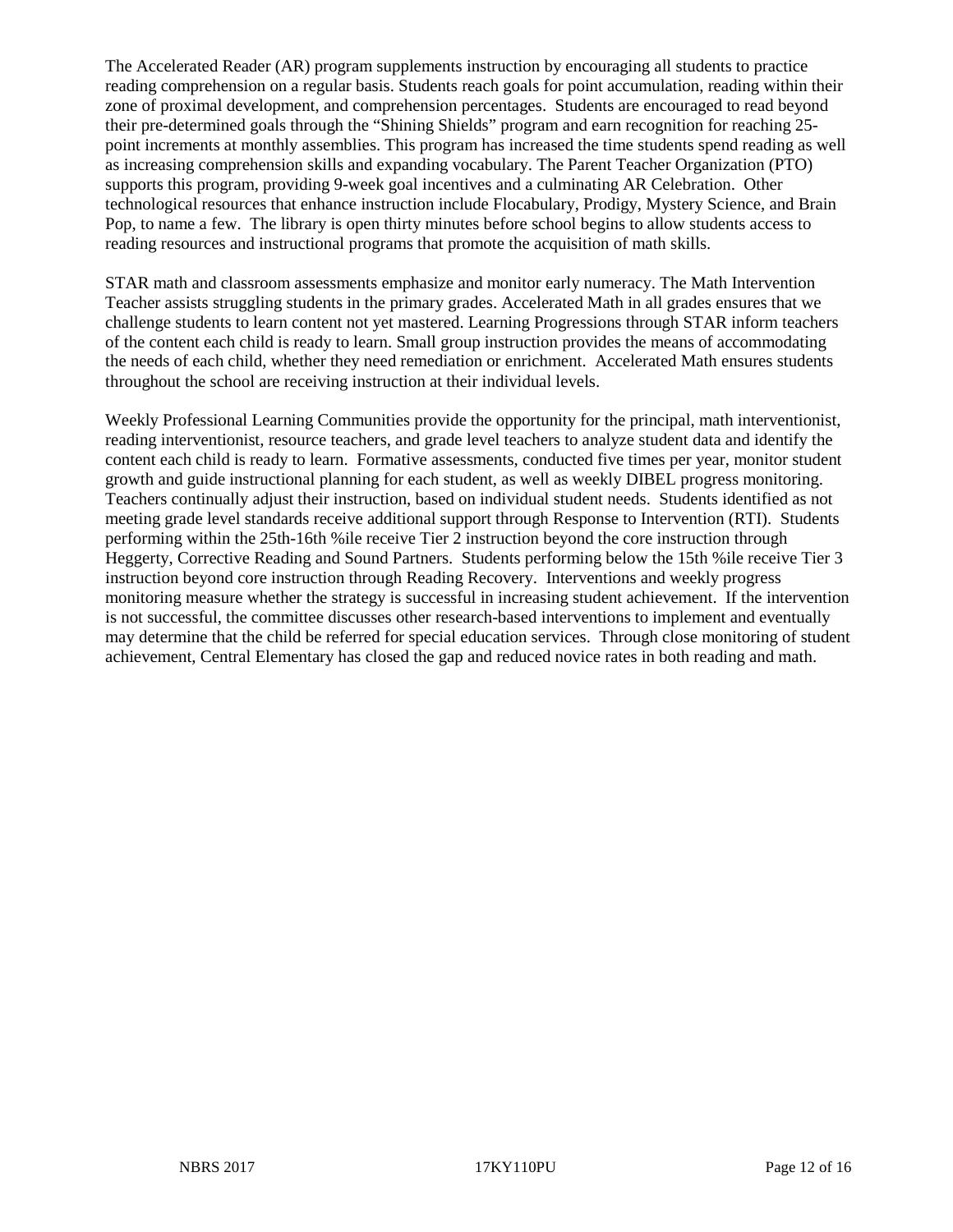# **1. School Climate/Culture:**

Central Elementary supports student academics to ensure every student is learning every day. Teachers meet with students to discuss the progress each child is making toward academic goals, including STAR assessments, Accelerated Reader, and Accelerated Math. Students chart their progress, which motivates them to continue progressing academically.

Students develop school pride through celebrations to recognize academic accomplishments, athletic competition, and other events, such as themed weeks dedicated to Dr. Seuss, College and Career Readiness, and Drug Resistance Awareness. They may participate in little league sports, chess club, drama club, the Student Technology Leadership Program, and Loyal Leaders.

The school's Positive Behavior Interventions and Support program promotes students' social development. Students begin the day by "ARMORing up" with attitude, respect, manners, order, and responsibility. Students displaying these traits receive ARMOR up tickets. Monthly assemblies feature the drawing of names from those tickets to reward students, as well as recognize Students of the Month who exemplify the positive character traits featured that month and Knightly Acts of Chivalry.

Response to Intervention provides appropriate supports for students identified as Tier 2 or Tier 3 for behavior. The customized intervention plan helps each child be successful in the classroom. Resource teachers collaborate with administration and grade-level teachers to prepare individual plans of intervention. Additionally, a counselor from Mountain Comprehensive Care is accessible for students who require interventions that are more intensive.

Administration seeks to make teachers feel supported by providing teachers with resources needed for success and encouraging strong, grade-level collaboration to assist teachers in developing appropriate standards-based lessons and assessments customized to student needs. Every grade- level teacher feels valued by representation on committees dedicated to school improvement. Teachers are empowered to take on leadership roles by serving as a grade-level leader, resource teacher for the Kentucky Teacher Internship Program, resource teacher for practicum students, and the District Instructional Leadership Team.

Students develop a true sense of being a "knight," beginning at an early age. Knightly decorations line the hallway, and special events take place during a student's journey through elementary school that emphasize the expectations of knighthood, including the Fairy Tale Ball, Knight to Remember, Crest Quest, and Knightly Competitions. Beyond the programs provided to instill the pride of being a knight, a physical castle amphitheater is part of the playground as a reminder that Central Elementary School is, indeed, the home to the Knights.

# **2. Engaging Families and Community:**

Central Elementary School is located in the heart of the district, which makes it convenient for parents and families to visit the school on a regular basis. Many parents enjoy stopping by for lunch with their children, while others, including grandparents, volunteer to work with students. The school's volunteer program, "Central's Treasures," invites all interested adults to become part of the school community. Through the volunteer program, many students benefit from one-to-one mentoring, reading with an adult, practicing sight words, learning basic math facts, and even earning belts for completing levels of recorder karate in music class.

Not only do families serve as an excellent academic resource, but Central also has collaborated with Murray State University for a practicum project through which approximately thirty college students entering the education field partner with reading teachers. They teach whole group lessons, lead small group stations and work with students on a more individualized basis, which have a positive impact on the students. Central also collaborates with the district's high school to allow various classes, some of which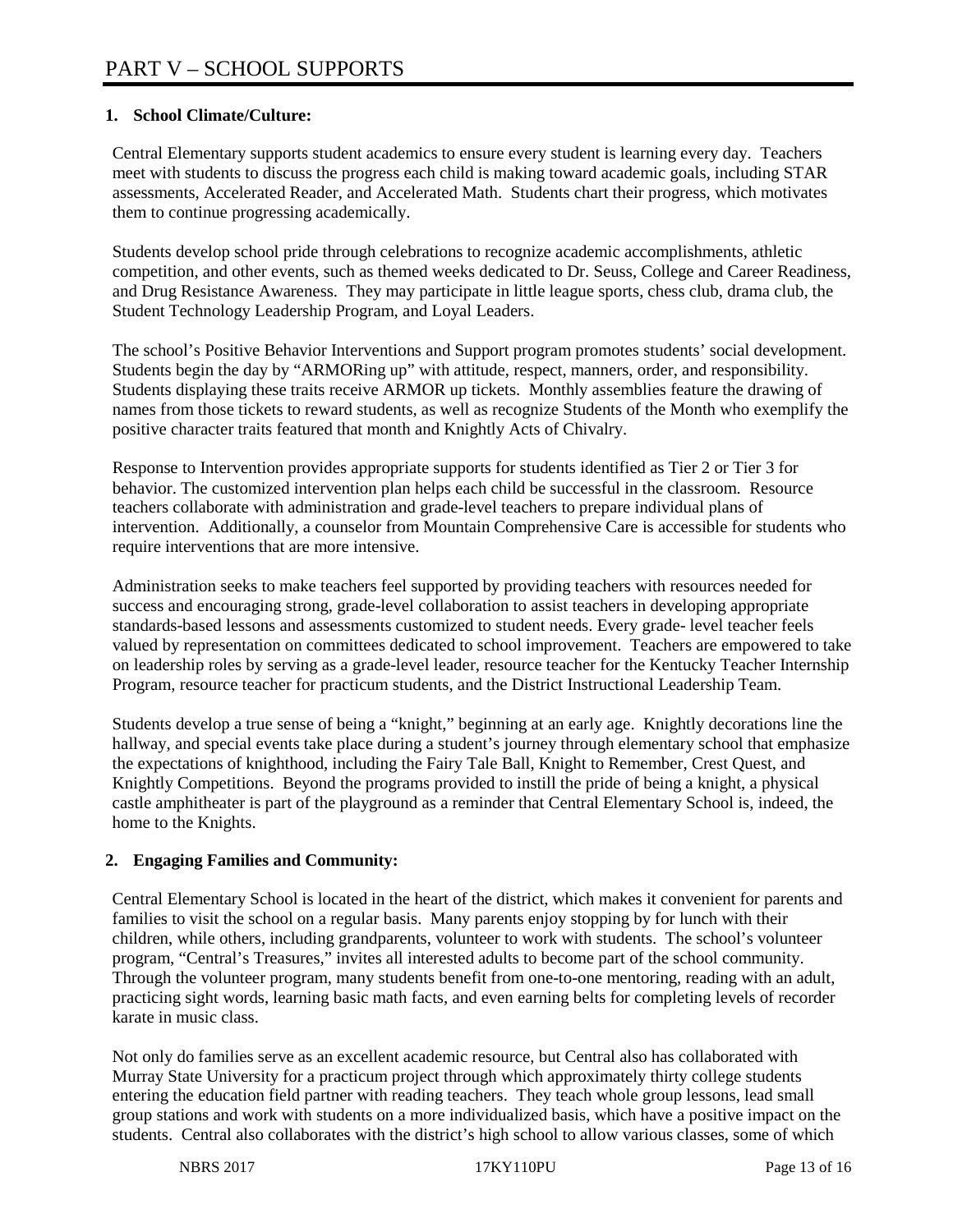are dual credit education courses, to work with students.

Special family events occur throughout the year to invite families to become part of the school community. A Family Fun Fine Arts and Fitness Night encourages parents to participate in physical challenges with their children, to create art projects, and to benefit from the many community organizations that participate in the Health Fair. Other special events include the Veterans' Day program, Central's Got Talent, Christmas music programs, and Grandparents' Luncheon. Additionally, many parents attend monthly assemblies, classroom parties, and other celebrations throughout the year.

The Parent-Teacher Organization is very active and supportive of the initiatives of the school. Last year, the PTO helped purchase a new playground for the students, and this year, the focus has been on purchasing Chromebooks for the classrooms. Other areas of support include purchasing academic software that increases student achievement and enhances classroom instruction, including Brain Pop, Brain Pop Jr., Accelerated Math, and school assemblies.

The school invites community members to teach students about their jobs and participate in field trips into the community to the local fire department, mayor's office, and city hall. These experiences help educate students on the world around them. Additionally, each Friday organizations such as Child Advocacy, the Health Department, and the DARE resource officer present lessons to students.

## **3. Professional Development:**

Central educators participate in professional learning on many levels and through various avenues. All teachers complete a minimum of twenty-four hours per year of professional development to help grow in their content area. Two additional workdays allow all educators, both classified and certified, to be involved in professional learning. Instructional aides undergo extensive training in the five components of reading and complete training to administer various progress-monitoring tools, such as PAST, DIBELS, and a phonics screener. Beyond academic learning sessions, teachers complete training on technological resources that can enhance classroom instruction, as well as the district's reporting system, Mastery Connect.

Plans developed for the upcoming school year include varied opportunities of training. All educators involved in reading classes will undergo training in Corrective Reading, Reading Mastery, and Rewards. Three teachers completed regional science training to prepare for the Next Generation Science Standards and will train the remaining staff. The district offers training in on-demand writing, math, and preschool/primary visual phonics. The Murray State University Summit offers numerous break-out sessions, including literacy, project-based learning (PBL), science/technology/engineering/math (STEM), novice reduction, Google, and a presentation by Ron Clark.

The school has utilized the services provided through the West Kentucky Educational Cooperative to bring in a specialist in the areas of literacy, math, and behavior/engagement to serve as a resource for classroom teachers. The specialist observes classrooms and then provides feedback, strategies and resources for the teachers. The school is also part of an autism cadre, where special education teachers who serve an autistic population receive regional support.

Each year, the school assesses achievement to design a professional development plan based on the needs of the students and staff. Last year, reading was a focus area, so the school collaborated with a highperforming district elementary school to form the Knight Rider Professional Learning Community. The schools designated specific times to allow intermediate reading teachers from each school to observe one another and to share effective strategies. The result of this focus was an increase in state assessment reading scores.

Beyond the designated professional development day, workdays, and resources provided through the co-op, teachers have various opportunities for embedded professional learning during PLCs. Teachers undergo training in various subjects, including the new science standards, writing across the curriculum, and research-based strategies by Hattie. Other job-embedded learning includes designated times for teachers to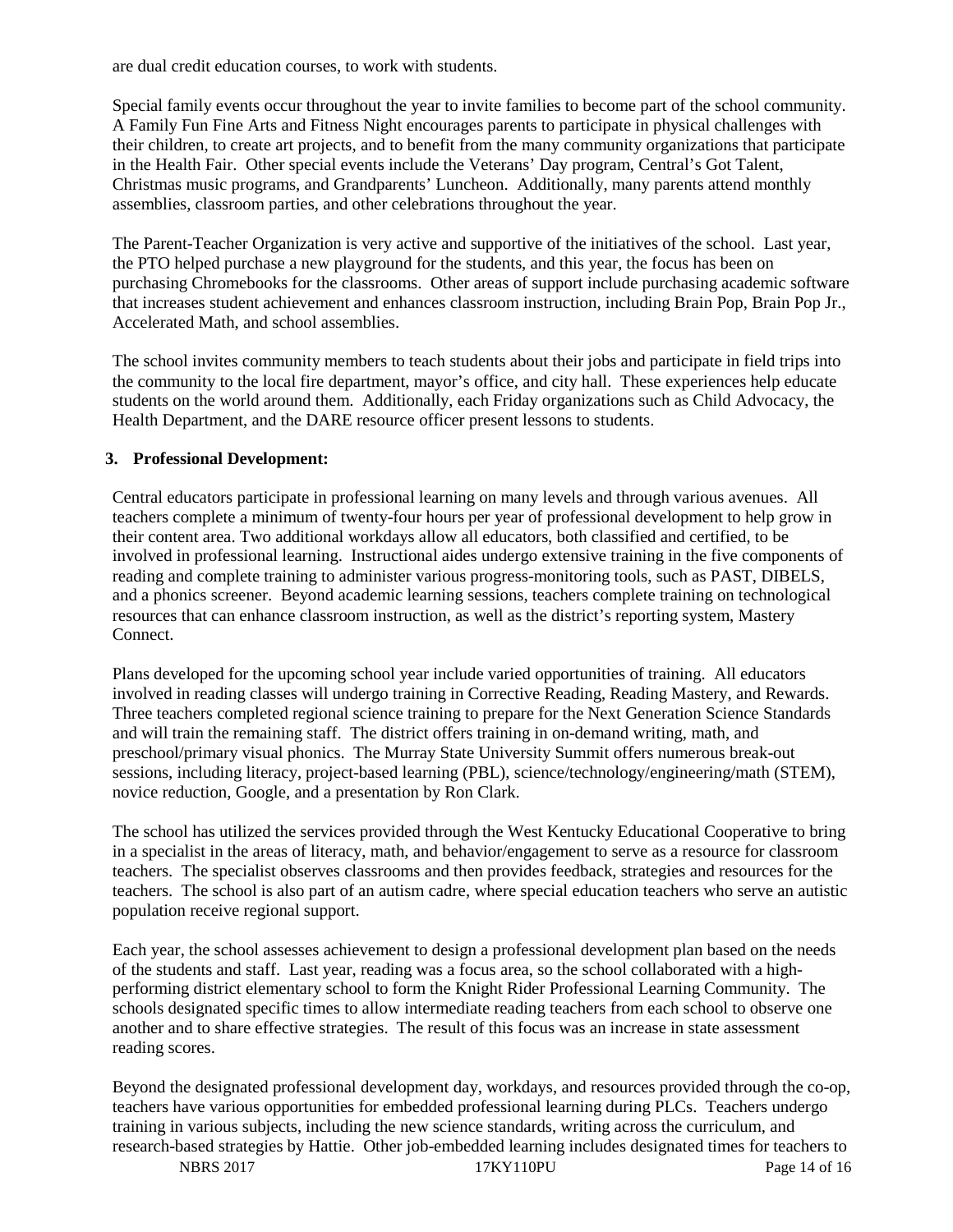visit classrooms that are implementing effective strategies, such as Whole Brain teaching, Kagan, and multi-sensory instruction. Student engagement is an area of emphasis, and Central is providing schoolwide training on KAGAN strategies this summer.

### **4. School Leadership:**

Administration provides a balance of instructional and managerial leadership, while also empowering teachers to take on leadership roles. The assistant principal is responsible for discipline and the schoolwide PBIS program to enable the principal to maintain an instructional focus. The principal facilitates weekly PLCs to lead teachers in analyzing data to make informed instructional decisions. Schedules are adjusted as needs change throughout the year. For example, according to mid-year STAR math results, this year's sixth grade students perform well above grade equivalency, while fourth grade students have not yet reached anticipated benchmarks. Therefore, a sixth-grade teacher now assists fourth grade students who need intensive intervention. A culture of high expectations leads the school to make adjustments to ensure students are growing academically.

The principal seeks teacher input through the School Leadership Team, which includes representation from each grade level. This group discusses information that enables teachers to make instructional decisions, suggest scheduling options, and implement school-wide programs to address student needs. The SBDM considers recommendations from the School Leadership Team for final approval.

The grade-level teams strategically consist of an experienced, veteran teacher to lead instructional decisions. Two teachers from the school serve on the District Instructional Leadership Team and share information from the district level with the school faculty. A Math Intervention Teacher and Read to Achieve teacher provide leadership for primary grades in the areas of math and reading, respectively. These interventionists provide services to the students, while also sharing expertise gained through extensive professional learning. They also serve on the Response to Intervention teams to assist in making instructional decisions regarding intervention strategies.

Approximately 20% of the certified staff is National Board-Certified, 7% are previous administrators who have decided to return to the classroom, one of whom serves as a peer coach, and 60% of the instructional aides have earned their teacher certification, which strengthens our instructional program. With extensive training and experience, the staff is an effective team of school leaders with diverse strengths.

Doing what is best for student learning is what guides decisions concerning hiring, staff assignments, scheduling, and professional learning. Schedules and staff assignments may change throughout the year, depending upon the needs of the school. If one grade level has greater needs than another, staff and resources will be reassigned and secured to address those needs in order to increase achievement. The school's mission statement is "All students can learn and rise to our expectations." The school must respond to student needs with flexibility and a willingness to do whatever it takes to ensure that every child learns every day.